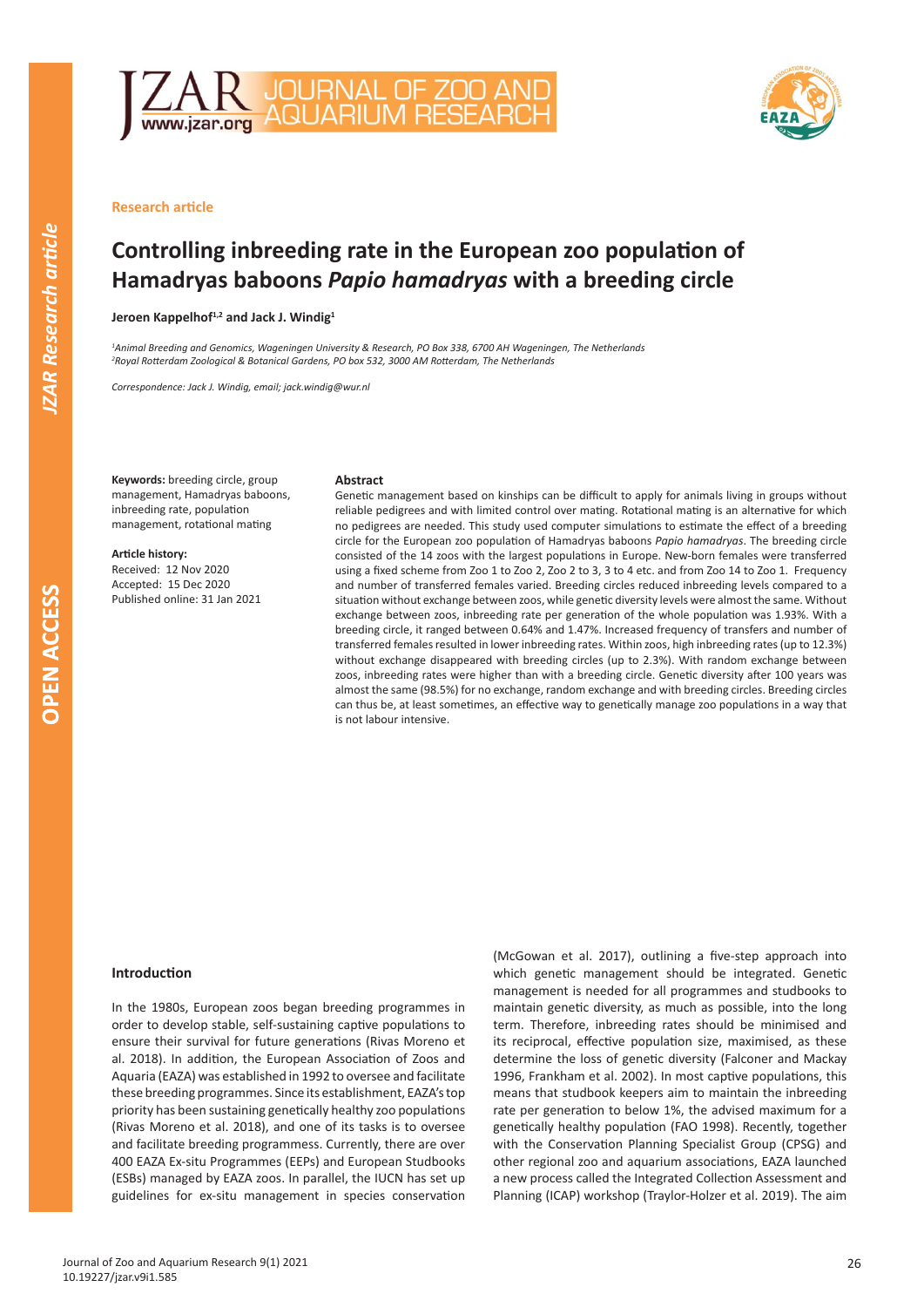of such workshops is to provide a comprehensive assessment of every breeding programme that will enhance species conservation by providing guidance to zoos and aquariums on conservation priorities. Moreover, these workshops need to bring synergy between in-situ and ex-situ efforts to conserve a species, also called the One Plan Approach (OPA) (Traylor-Holzer et al. 2019).

Currently, management of zoo populations is generally based on mean kinship of individuals, defined as the average of the kinship an individual has with all individuals (including itself) in the population (Ballou et al. 2004). Pairings between relatively unrelated animals that each have a low mean kinship is preferred, because they have relatively few relatives in the population and are more likely to carry rare alleles. By using this method, both inbreeding and loss of genetic diversity can be minimised. However, although this method proved its success in many breeding programmes, it also has limitations (Ballou and Lacy 1995). These limitations apply, for example, to animals that live in social groups with a complex hierarchy, or animals that live in (large) groups where it is difficult to identify individuals. For these species it is difficult or sometimes even impossible to construct correct individual pedigrees or to have control over mating pairs (Wang 2004). Managing a population based on mean kinship of individuals needs a correct pedigree or DNA information, because otherwise mean kinship of individuals cannot be calculated. For groups, one may estimate expected mean kinship within and between groups and use these to decide how many animals to exchange between which groups (Wang 2004); but this requires knowledge on historic group sizes and past exchanges between groups. Moreover, for mean kinship based management, reproductive control is also needed to determine the number of offspring per individual (Mucha and Komen 2015).

Both limitations apply to the European captive population of Hamadryas baboons *Papio hamadryas.* This population contains 1,162 individuals, housed in different groups divided over 34 EAZA zoos. At this moment only 9.1% of animals registered in the pedigree have known parents (Emile Prins, personal communication). Moreover, existing pedigree information can be unreliable, as was shown in two Dutch zoos (Emmen Zoo and Dierenpark Amersfoort) with DNA verification (unpublished results). In addition, the complex multi-levelled social system of Hamadryas baboons with harem leaders siring most offspring prevents the arrangement of favourable matings based on mean kinship (Kummer 1968; Colmenares 1992; Colmenares et al. 2006; Swedell et al. 2011).

Because of the inappropriateness of the current common method of genetic management for zoo populations of animals living in social groups, the genetic management of these kinds of populations is still undeveloped or even completely absent in zoos (Leus et al. 2011; Jiménez-Mena et al. 2016). This also accounts for the EAZA population of Hamadryas baboons, for which an EEP was just established in 2019 (EAZA TAG reports 2019). Moreover, populations of species with a dominant male hierarchy, such as Hamadryas baboons, may have much larger inbreeding rates compared to populations where individuals pass on their genes more equally to the next generation (Mucha and Komen 2015).

 A tool that may provide a solution for this problem is rotational mating. Several forms of rotational mating exist, but the general idea is that the whole population is divided in multiple groups and that males are transferred from one group to another in such a way that females are never mated with males born in their own group (Nomura and Yonezawa 1996). This idea of rotational mating tries to combine the best of both worlds of the Single Large Or Several Small debate (SLOSS debate). This debate states that, on the one hand, genetic diversity can be preserved by dividing a population in different sub-populations, each preserving its own distinct genetic diversity. On the other hand, dividing a population

into small sub-populations without exchange between them increases inbreeding rates within these sub-populations (Margan et al. 1998).

One of the forms of rotational mating is a breeding circle in which males are exchanged in a circular way. In this form, Group 1 provides males for Group 2, Group 2 provides males for Group 3 and so on until the last group which provides males for Group 1 (Windig and Kaal 2008). This kind of genetic management can be applied to zoo populations of social animals as well. It can cope with incorrect pedigrees and can even operate without pedigree data at all (Nomura and Yonezawa 1996). Besides this, making use of a breeding circle also has practical advantages for zoos, as breeding circles can be constructed in such a way that travel distances for the different donor-recipient combinations are minimal (Windig and Kaal 2008; Mucha and Komen 2015).

Rotational mating already has proved to be successful in increasing the effective population size and reducing inbreeding levels of small populations of livestock (Windig and Kaal 2008; Mohktari et al. 2015; Windig et al. 2019). However, literature on this subject remains scarce. In addition to this, zoo populations could be genetically managed properly using rotational mating (Mucha and Komen 2015), but at this moment there are no tests using data from real zoo populations. Another gap in knowledge is how many animals, and at what frequency, need to be exchanged in order for breeding circles to be effective. Up to now, in all investigations, all animals of a single sex of each generation were rotated upon birth. One may expect that the effect diminishes if fewer animals are exchanged or animals are exchanged less frequently. This study investigates the effect of rotational mating in Hamadryas baboons in European zoos, because it is a species with incomplete pedigree records, a social structure preventing full control over mating patterns and frequencies, and because molecular data had shown that introduction of females from Cologne Zoo to Emmen Zoo resulted in lower relatedness and inbreeding levels (unpublished results). For these reasons, a breeding circle may be a suitable tool for the genetic management of the European zoo population of Hamadryas baboons, and this study investigates whether this is the case. In particular this study addressed the following questions:

1. What is the benefit of using a breeding circle in comparison to no exchange between zoos?

2. What is the effect of the number of animals exchanged between zoos?

3. What is the effect of the frequency of exchanging animals between zoos?

#### **Materials and methods**

## *European baboon population*

Population data were obtained from the programme Zoological Information Management System (ZIMS) in September 2017. The population contained 1,162 individuals divided over 34 zoos (Table 1). Data from four zoos (Bandholm, Neunkirch, Aalborg and Kiskutlig) were discarded because of a lack of information on the sex of the animals present. Data from three other zoos (Hamburg, Katowice and Le Pal) were discarded because their populations contained only males and therefore breeding in these zoos is not possible, for the moment. Individuals without a registered sex were not considered breeding animals and were omitted from the analysis. Thirteen zoos with 10 females or fewer were also not considered in the breeding circle, because not enough females were present to be exchanged in some of the simulated breeding circles. Data of the 14 remaining zoos were used in the simulation of the breeding circles (Table 1).

All females in the population were considered a breeding female, so it was assumed that every female was a member of a harem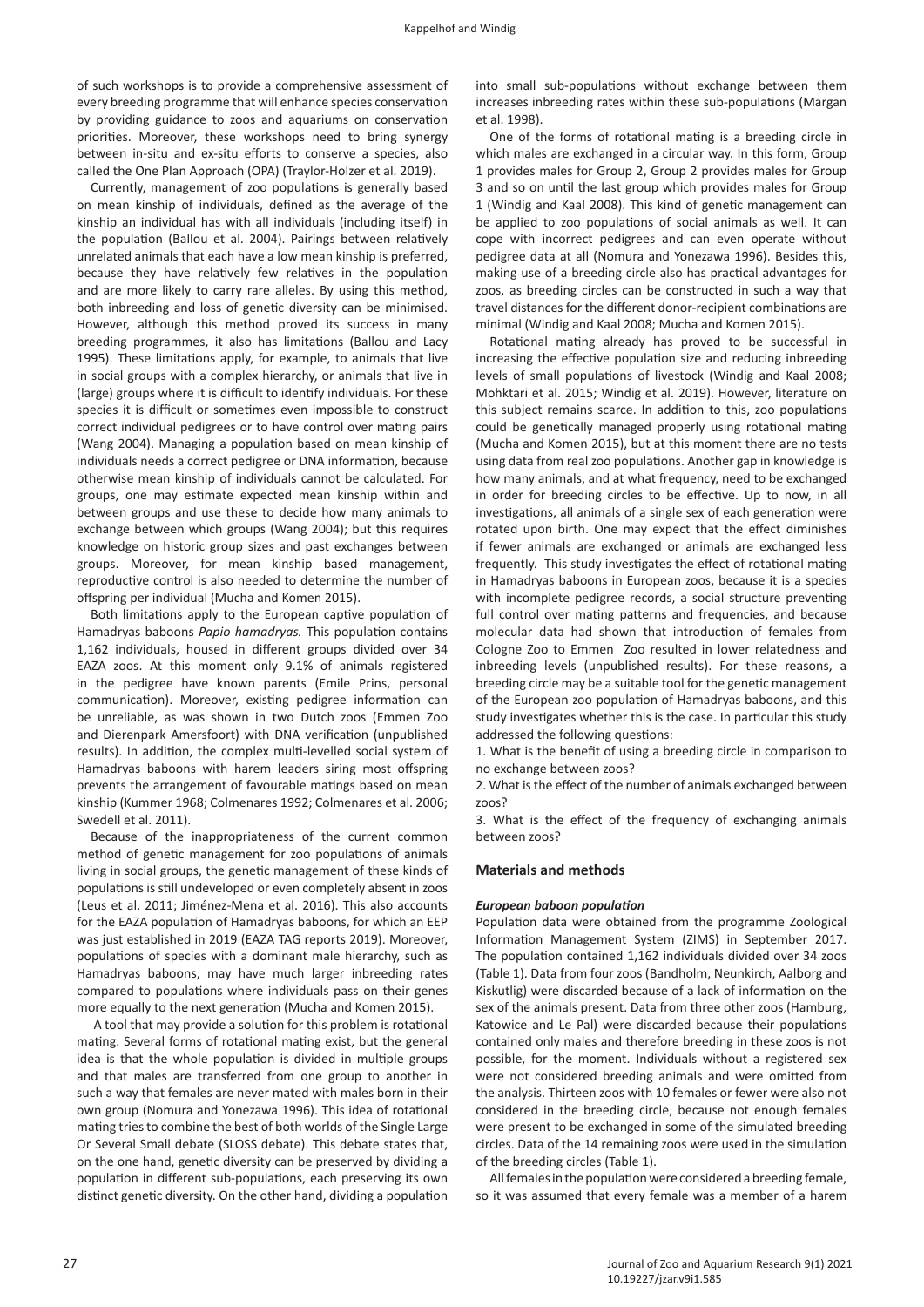#### *Rotational mating to control inbreeding in Hamadryas baboons*

**Table 1.** Number of Hamadryas baboons present in EAZA member zoos in Europe in September 2017, and number of breeding animals simulated to investigate effects of a breeding circle.

| Zoo             | Country        | Number of animals in zoos |                |                | Used in simulation    |                         |           |
|-----------------|----------------|---------------------------|----------------|----------------|-----------------------|-------------------------|-----------|
|                 |                | Males                     | Females        | Unknown sex    | <b>Breeding males</b> | <b>Breeding females</b> | ${\sf N}$ |
| Madrid          | Spain          | 58                        | 92             |                | 23                    | 92                      | 115       |
| Emmen           | Netherlands    | 55                        | 67             | $\overline{2}$ | 14                    | 67                      | 81        |
| Hilvarenbeek    | Netherlands    | 11                        | 41             | 9              | 8                     | 41                      | 49        |
| Augsburg        | Germany        | 29                        | 38             |                | 10                    | 38                      | 48        |
| Amersfoort      | Netherlands    | 21                        | 36             | $\mathbf{1}$   | 11                    | 36                      | 47        |
| Koln            | Germany        | 38                        | 29             |                | 8                     | 29                      | 37        |
| Paignton        | UK             | 27                        | 26             | $\mathbf{1}$   | $\overline{7}$        | 26                      | 33        |
| Berlin Zoo      | Germany        | 14                        | 20             | 3              | 5                     | 20                      | 25        |
| Hodenhagen      | Germany        | 13                        | 20             | $\mathbf{1}$   | 5                     | 20                      | 25        |
| Malton          | UK             | 5                         | 19             | 6              | 5                     | 19                      | 24        |
| Nyiregyha       | Hungary        | 3                         | 19             | 16             | 3                     | 19                      | 22        |
| Munich          | Germany        | 11                        | 15             |                | 4                     | 15                      | 19        |
| Warsaw          | Poland         | 11                        | 12             |                | 3                     | 12                      | 15        |
| So Lakes        | UK             | $\mathbf{1}$              | 12             | 8              | $\mathbf 1$           | 12                      | 13        |
| Bandholm        | Denmark        |                           |                | 91             |                       |                         |           |
| Neunkirch       | Germany        |                           |                | 79             |                       |                         |           |
| Aalborg         | Denmark        | $\,1\,$                   | $\mathbf{1}$   | 33             |                       |                         |           |
| Pontscorf       | France         | 12                        | $\overline{2}$ | 5              |                       |                         |           |
| Lisbon          | Potugal        | 10                        | 8              |                |                       |                         |           |
| Farjestadt      | Sweden         | $\overline{7}$            | $\overline{7}$ | 3              |                       |                         |           |
| Pecs            | Hungary        | 5                         | 10             |                |                       |                         |           |
| Frankfurt       | Germany        | 5                         | $\overline{7}$ |                |                       |                         |           |
| Liberec         | Czech Republic | $\overline{2}$            | 9              |                |                       |                         |           |
| Copenhagen      | Denmark        | $\overline{2}$            | 9              |                |                       |                         |           |
| Kiskutlig       | Hungary        |                           |                | $11\,$         |                       |                         |           |
| Skanakv         | Sweden         | $\overline{2}$            | $\overline{7}$ |                |                       |                         |           |
| La Plaine       | France         | $\overline{2}$            | 5              |                |                       |                         |           |
| Hamburg         | Germany        | 4                         | 0              | 3              |                       |                         |           |
| <b>Budapest</b> | Hungary        | $\overline{2}$            | 5              |                |                       |                         |           |
| Le Pal          | France         | 8                         | 0              |                |                       |                         |           |
| Krefeld         | Germany        | 2                         | 3              |                |                       |                         |           |
| Pelissane       | France         | $\mathbf 1$               | 3              |                |                       |                         |           |
| Katowice        | Poland         | 4                         | $\pmb{0}$      |                |                       |                         |           |
| Bratislava      | Slovakia       | $\mathbf{1}$              | $\,1\,$        |                |                       |                         |           |
| Total           |                | 364                       | 523            | 272            | 107                   | 446                     | 553       |
| Mean            |                | $11\,$                    | 16             | 8              | 8                     | 32                      | 40        |

and had the opportunity to breed. This is in line with observations in zoos and in the wild, because there is no evidence of solitary females (Kummer 1968). Data from Wildlands, Dierenpark Amersfoort and Hilvarenbeek showed that the average number of females per harem in their groups was around four (Job Stumpel; Raymond van der Meer; Lars Versteege, personal communication). Number of breeding males was thus derived by dividing the number of breeding females in a group by four and rounding up.

When this number was lower than the number of males present in the zoo, it was assumed that the remaining males did not have a harem and did not participate in breeding; for example, because they were too young or too old. This estimation of four lies within the range of one to eight females per harem that is seen in the wild (Swedell et al. 2011). In situations where the derived number of breeding males in a group was higher than the actual number of breeding males, the latter was used. For the three zoos (Emmen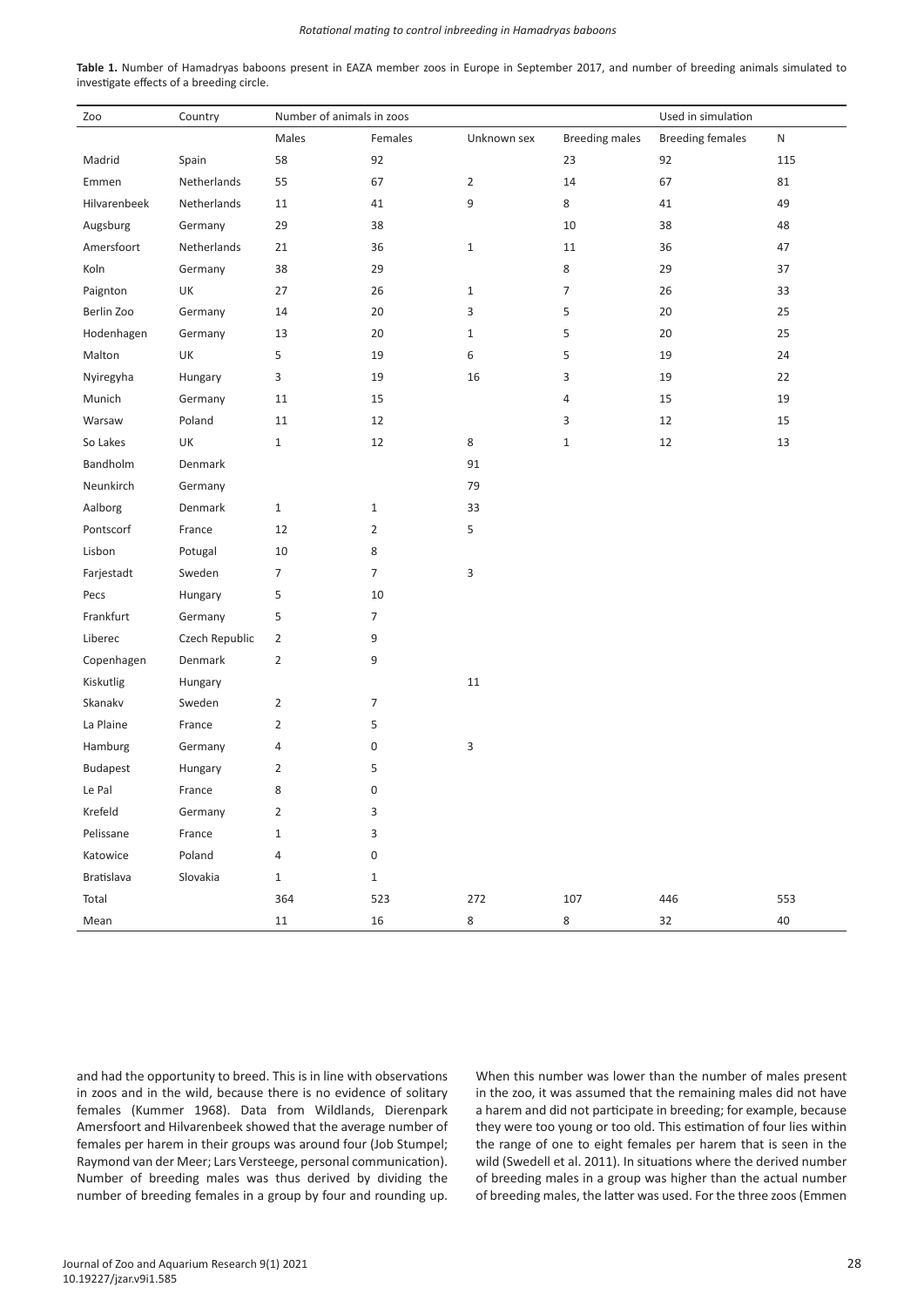Zoo, Dierenpark Amersfoort and Hilvarenbeek) from which the exact number of harems and so the exact number of breeding males was known, those specific numbers were used.

# *Simulation tool*

The applicability of a breeding circle for the European Hamadryas baboon zoo population was tested with stochastic computer simulations using GenManSim (https://genebankdata.cgn.wur. nl/software/software.html). GenManSim was originally created for simulating genetic management of dog breeds (Windig and Oldenbroek 2015; Windig and Doekes 2018). The effect of different kinds of genetic management, including the use of rotation schemes, on the inbreeding level and inbreeding rate per generation can be evaluated.

The programme uses individual-based stochastic population modelling. It creates a dataset representing the population in the computer, with the sex, age or age class, sub-population, and relatedness with all other animals for each animal. To do so, it uses input that can be easily generated from studbook data. For example, rather than simulating birth rates and mortality rates the user provides the number of breeding animals and the percentage of animals in each age class for each sex. The latter can be readily derived from data in a studbook using the ages of fathers and mothers at the time of birth of their offspring. On the one hand, it is easier for users to determine actual numbers per age class instead of finding out birth and mortality rates, while on the other hand it is often not clear in a captive population to what extent numbers are caused by biological processes or by a decision of the population manager to cull more or fewer animals. Since the purpose of the software is to determine the influence of genetic management, there is no need to try to disentangle the underlying causes of the population numbers.

The number of breeding females and the number of litters are the input parameters determining the percentage of females giving birth each year. Females can produce only one litter per year. For each litter, a female is chosen at random from the breeding females. Generally, the number of litters per year will be smaller than the number of breeding females so that not all females will give birth to a litter each year. In real life, females not producing in a year can be due to a variety of reasons such as stillbirth, contraception, not being mated, or all offspring being culled or sterilised. Since these causes are generally difficult to determine, the number of litters born per year, which can be readily determined in the studbook, is used as input. There is, however, the possibility to restrict the use of certain females, for example, based on their mean kinship, so that not all females are available for breeding. In these cases, there may be not enough females available for all litters so that fewer litters are born that year. Lower fertility of females at a later age is accounted for by having a lower percentage of breeding females in the later age classes.

For each litter, a male is selected at random from the available breeding males as a father. Males may sire more than one litter in a year. Because of their random choice, the number of litters per sire will approach a Poisson distribution. However, restrictions may apply, such as a maximum relatedness allowed between the father and the mother. Moreover, there is the possibility to indicate popular sires, or dominant males. These males are selected first as the father until they have reached their designated contribution, after which the remaining males are chosen at random for the remaining litters.

To determine litter size, the user gives the percentage of litters per size (1, 2, 3, n young per litter) as input, which can also be determined readily from studbook data. The programme then draws a litter size according to these percentages. Consequently, variation in offspring per animal is due to being selected as a

parent or not, variation in litter size itself and variation in lifespan as a breeding animal.

When animals age a year, the number of breeding animals in each age class is adjusted by culling animals or recruiting animals from the juvenile classes so that the original age structure is restored. In this way, a population is simulated whereby numbers stay constant. The assumption is that population managers keep the population constant, for example, for economic reasons or in order to not overpopulate a farm or a zoo. When there are fewer animals than in the previous age class, the excess is culled. When there are more animals than in the previous age class this would induce a shortage. Therefore, juvenile animals that are not reproducing are simulated as for age classes that have a lower number of breeding animals than the next age class. The number of breeding animals plus juveniles is then equal to the next age class so that upon aging, enough animals are available in the next age class. Except for these juveniles, only breeding animals are simulated. Culled animals are chosen at random, unless restrictions apply, such as the maximum number of offspring a male is allowed to sire. In real life, animals may remain in the population after their reproductive life, for example, after sterilisation, in old age or any other cause preventing animals from further reproduction, but in the programme they are removed from the simulation.

Culled animals are replaced by animals born in the previous year. When not enough animals were born in that year, the population will decrease in size and populations or sub-populations may go extinct. Populations can also go extinct if (too) many restrictions apply for mating or if restrictions are too strict. An example is when only animals are allowed to reproduce that have an inbreeding level below a certain level and as a consequence not enough animals are born.

The population can be split into sub-populations. The user provides the number of breeding animals per sex and per subpopulation and whether animals can be exchanged between sub-populations. Exchange can be restricted to a single sex and according to age. The user provides either the probability that an animal migrates from one sub-population to another, or the number of animals that migrate each year. Males may also inseminate females in another sub-population, without leaving their sub-population. In that case, the user provides the probability that a litter is sired by a father of their own or another sub-population, or the number of litters sired by fathers from each (other) sub-population. Sub-populations may go extinct when too many animals migrate to other sub-populations without being replaced by new-born animals or animals migrating into that subpopulation.

#### *Simulation of European Hamadryas baboon population*

A breeding circle was simulated using data of the European Hamadryas zoo population. Data on population structure, life history and breeding policies used in the simulation are either extracted from the studbook (ZIMS database) or from information of the breed managers in Emmen Zoo (Job Stumpel, personal communication) and Dierenpark Amersfoort (Raymond van der Meer, personal communication). It was assumed that females would produce one offspring at most every 5 years, following the contraception policy practiced in Emmen Zoo (Job Stumpel, personal communication), thus simulations were run for breeding cycles of 5 years. It was also assumed that on average 50% of females produced one viable offspring per 5 years, as juvenile mortality in Emmen Zoo and Dierenpark Amersfoort was 47% (data extracted from the ZIMS database). Sub populations from the 14 zoos were simulated with 12 females or more so that, on average, six or more females were born every 5 years and were available per zoo for exchange with other zoos (Table 1). Breeding circles were simulated by exchanging juvenile females (i.e. females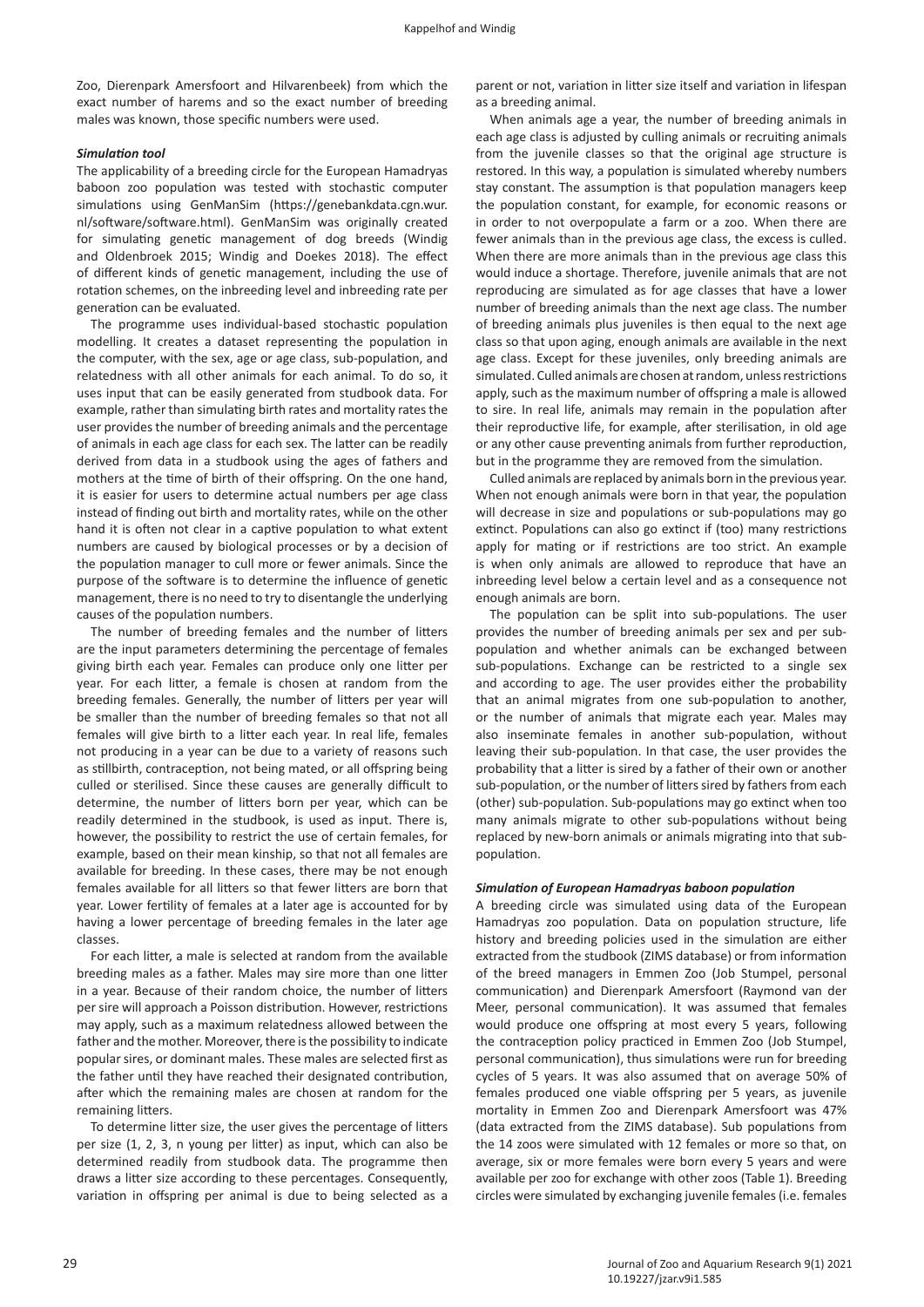**Table 2.** Age distribution of the parents used in simulations. Age classes are each representing 5 years.

| Age (years) | Class | Percentage offspring<br><b>Sires</b> | Percentage offspring<br>Dams |
|-------------|-------|--------------------------------------|------------------------------|
| $1 - 5$     | 1     |                                      | 24                           |
| $6 - 10$    | 2     | 50                                   | 44                           |
| $11 - 15$   | 3     | 32                                   | 20                           |
| $16 - 20$   | 4     | 11                                   | 7                            |
| $21 - 25$   | 5     | 0                                    | 5                            |

born in the past 5 years that had not yet reproduced) between zoos. Because of the complex multi-levelled social system of Hamadryas baboons characterised by male dominance that can cause tensions within a group, sometimes resulting in severe fights, zoos are reluctant to exchange males (Emile Prins, Job Stumpel and Raymond van der Meer, personal communication). On the other hand, experience introducing females in Emmen Zoo showed that they were readily accepted in the population (Job Stumpel, personal communication). Therefore, only females were exchanged between zoos in the simulations. In the simulations, females that were transported to the next group were chosen at random from the available juvenile females in the donor zoo.

Sex ratio and age structure were based on the situation in Emmen Zoo and Dierenpark Amersfoort for which detailed data were available. All simulations were simulated for 20 breeding cycles, corresponding to 100 years. Mean age of first pregnancy for females was 3 years and 11 months (3–6 years) in a captive population of Hamadryas baboons in Australia (Birrell et al. 1996). In the simulations, females reproduced in the first breeding



Figure 1. Average inbreeding coefficient of newborn pups per 5-year breeding cycle. Solid line: one fully random mating population; dotted line, 14 zoo populations without exchange of animals; dashed line, breeding circle with five animals per zoo per 5-year breeding cycle exchanged.

Journal of Zoo and Aquarium Research 9(1) 2021 10.19227/jzar.v9i1.585

cycle, thus with a mean age of 5 years, slightly higher than in the Australian population. Further age structure (Table 2) was based on studbook data collected by Emmen Zoo and Dierenpark Amersfoort.

At the start of all simulations, animals were considered unrelated to each other and non-inbred, because long-term effects are considered small (Rudnick and Lacy 2008). Population data from ZIMS shows that 50 offspring were born in 2016; as 5-year breeding cycles were simulated, this corresponds to a number of births per breeding cycle of 250. All births involved one single young; no twins or larger litters were born as reported for both wild and captive Hamadryas populations (Kummer 1968; Abbeglen 1984; Colmenares 1992; Colmenares et al. 2006).

# *Breeding circle evaluation*

Initially, inbreeding and genetic diversity was evaluated for a breeding circle where each zoo exchanged five animals in each 5-year period. Genetic diversity was defined as 1 – f, where f is the average kinship in the population (Frankham et al. 2002). Exchange was as follows: five juvenile females were transported from Group 1 to Group 2, five animals from Group 2 to Group 3 and so on, until Group 1 received five animals from Group 14. The order of zoos in the breeding circle was based on size (Table 1). Thus, Madrid was assigned Group 1 in the breeding circle, Emmen Zoo Group 2 and So Lakes the last group. As a control, three simulations were run with no exchange, one single population and random exchange, respectively.

To evaluate the effect of the number of animals exchanged and the frequency of exchange, 12 different set-ups of breeding circles were simulated. Four different frequencies combined with three different numbers of animals transported per rotation were simulated. The simulated frequencies of rotation were: once every 5, 10, 15 or 20 years. The simulated numbers of animals transported from group to group per rotation were: one, five or 10 animals per rotation. Larger numbers could not be exchanged because insufficient animals are born in the smaller zoo populations.

All simulations were repeated 25 times to account for stochastic variation. Research by Windig and Kaal (2008) found that mean inbreeding rate per generation hardly changes when simulations are repeated more than 20 times. Inbreeding levels and remaining genetic diversity after 100 years were used to evaluate the different scenarios, as well as inbreeding rates (ΔF) within zoos and for the whole population. Inbreeding rate (or its inverse realised effective population size) evaluates the loss of genetic diversity under random mating and is directly related to the increase of homozygosity in a population and the expression of recessive genetic defects (Falconer and Mackay 1996). Inbreeding rates per zoo without exchange were compared with theoretically expected inbreeding rates estimated from the number of breeding animals assuming random mating and non-overlapping generations using ∆*F*=1/4*Nf*+1/4*Nm* with *Nf* (*Nm*) being the number of breeding females (males) (Falconer 1981).

#### *Random exchange*

Effects of a breeding circle where exchange is organised in a systematic way was compared to random exchange between zoos. In this simulation, each breeding female to be replaced because of old age, by a juvenile female, had a 90% chance of being replaced by a juvenile female born in her own zoo, and a 10% chance of being replaced by a juvenile female from another zoo. In the latter case, the female was randomly chosen from all juvenile females in all other zoos and thus the selection depended on the number of females born in all zoos. Since there was a 10% chance of being exchanged, and 250 newborns were produced per breeding cycle, of which 125 on average were female, an average of 12.5 young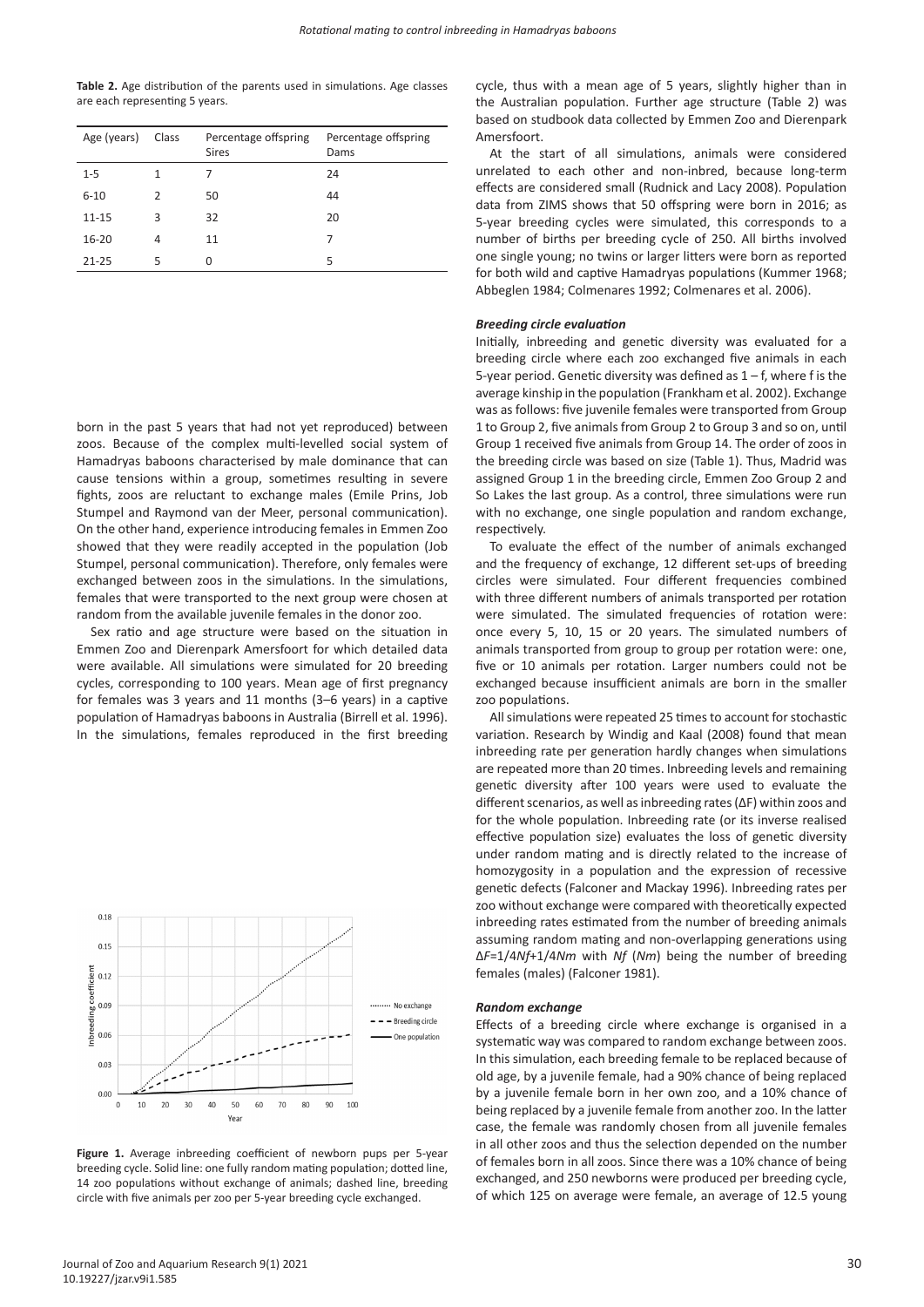were exchanged per breeding cycle, which is slightly less than the 14 animals exchanged per breeding cycle in the scheme with one animal exchanged per 5 years.

# **Results**

## *Effect of the breeding circle*

Without a breeding circle and without exchange between zoos, inbreeding levels after 100 years were on average 0.170 (Figure 1). If all animals were placed in a single population with random mating, inbreeding levels were considerably lower, reaching only 0.011 on average. With a breeding circle exchanging five animals per 5 years, inbreeding levels lay in between, at 0.061 after 100 years. The genetic diversity in Year 100 was almost the same for the breeding circle and no exchange between zoos (98.47% and 98.48%, respectively), and on average slightly higher than for one large population (98.6%). In case of no exchange between zoos, inbreeding levels after 100 years within zoos varied considerably, depending on the size of the zoos, ranging from 0.058 for the largest zoo population (Madrid) to 0.603 for the smallest (So Lakes). Inbreeding levels within zoos under a breeding circle were smaller, except for the largest zoo (Madrid) and more similar to each other compared to no exchange, ranging from 0.059 to 0.163.

The inbreeding rate per generation for the whole European population without exchange between zoos amounted to 1.93%. Within zoos, the inbreeding rate varied from 0.68% in the largest group (Madrid) to 12.65% in the smallest group (So Lakes). Inbreeding rates within zoos estimated via the simulation programme were similar to inbreeding rates estimated from the number of breeding animals (Table 3). When animals were exchanged between zoos in a breeding circle, inbreeding rates decreased in all zoos. When five animals per zoo were exchanged once every 5 years, the inbreeding rate per generation for the whole population was 0.87%. Within zoos, inbreeding rates varied from 0.59% in Madrid to 2.23% in So Lakes. The decrease in inbreeding rate was strongest for the smaller zoos and consequently rates were more similar across zoos than without exchange. Although all groups benefited from the breeding circle, the smallest zoos benefited most.

#### *Effect of frequency of exchange*

The more frequently animals were rotated, the more the mean inbreeding rate per generation decreased (Figure 2). When 10 animals were rotated every 5 years, the inbreeding rate decreased to 0.64% per generation compared to 1.14% when animals were rotated every 20 years.

#### *Effect of number of animals exchanged*

Transporting more animals per rotation led to lower mean inbreeding rates (Figure 3). Transporting one animal every 10 years per rotation resulted in an inbreeding rate of 1.16%. Inbreeding rate decreased to 1.02% when five animals were rotated and to 0.88% when 10 animals were rotated.

Of the 12 combinations of frequencies and number of animals exchanged that were simulated, breeding circles realising inbreeding rates below 1% per generation were observed in four cases (Table 5). Variation in inbreeding rate between runs was smaller than in scenarios without exchange, with ranges between 0.13% and 0.39% per scenario. Genetic diversity after 100 years was very similar in all scenarios, ranging from 98.4% to 98.5%.

## *Random exchange*

When every newborn female had a 10% chance of being transported to another zoo (i.e. on average 12.5 animals per breeding cycle) inbreeding rate was 1.19% and ranged between repeats from 1.07% to 1.37%. This was higher than exchanging one

**Table 3.** Expected inbreeding rate per zoo population when no exchanges take place estimated by calculation from the number of breeding males and females, and by simulation taking overlapping generations into account and expected inbreeding rate when a breeding circle is in operation in which 5 females are transferred every 5 years per zoo, estimated with computer simulation.

| Zoo              | Class       | No exchange | Breeding circle |
|------------------|-------------|-------------|-----------------|
|                  | census size | simulation  | simulation      |
| Madrid           | 0.68%       | 0.68%       | 0.59%           |
| Emmen            | 1.09%       | 1.11%       | 0.77%           |
| Hilvarenbeek     | 1.85%       | 1.84%       | 1.13%           |
| Augsburg         | 1.56%       | 1.59%       | 0.95%           |
| Amersfoort       | 1.47%       | 1.52%       | 0.91%           |
| Koln             | 2.00%       | 1.94%       | 0.91%           |
| Paignton         | 2.27%       | 2.22%       | 0.97%           |
| Berlin Zoo       | 3.13%       | 3.10%       | 1.06%           |
| Hodenhagen       | 3.13%       | 3.14%       | 1.04%           |
| Malton           | 3.13%       | 3.31%       | 1.06%           |
| Nyiregyha        | 5.00%       | 4.46%       | 1.63%           |
| Munich           | 3.85%       | 3.90%       | 1.78%           |
| Warsaw           | 5.00%       | 5.00%       | 1.60%           |
| So Lakes         | 12.50%      | 12.65%      | 2.23%           |
| Total population |             | 1.93%       | 0.87%           |

female per zoo per 5-year breeding cycle (=11.2% or 14 animals per 5-year breeding cycle). Within zoos, inbreeding rates were higher with random exchange for all zoos except the largest. The genetic diversity after 100 years was slightly higher for random exchange (98.5%) compared to exchanging one female per zoo per 5-year breeding cycle (98.4%).



**Figure 2**. Mean inbreeding rate per generation in %, estimated with computer simulation for breeding circles in which 10 females are transferred per zoo with different frequencies of exchange. Bars indicate range found over 25 repeats.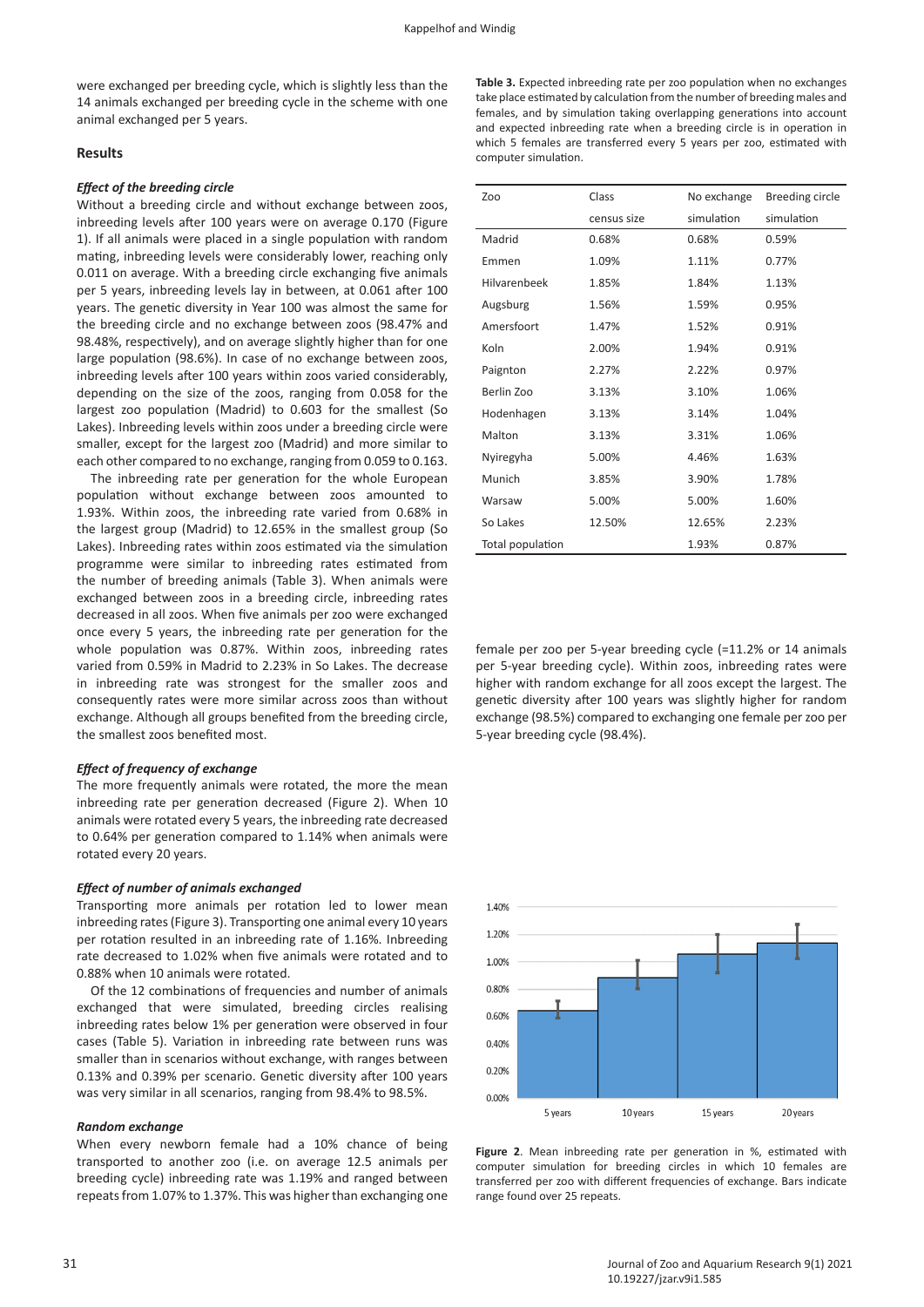**Table 4.** Mean inbreeding rate per generation and its range in brackets, determined with computer simulation for all rotation regimes. In brackets range observed (minimum and maximum value observed in 25 repeats).

|         | 1 animal            | 5 animals           | 10 animals          |
|---------|---------------------|---------------------|---------------------|
| 5 year  | 0.84%               | 0.77%               | 0.64%               |
|         | $(0.73\% - 1.01\%)$ | $(0.68\% - 0.87\%)$ | $(0.59\% - 0.72\%)$ |
| 10 year | 1.16%               | 1.02%               | 0.88%               |
|         | $(1.01\% - 1.29\%)$ | $(0.93\% - 1.10\%)$ | $(0.80\% - 1.01\%)$ |
| 15 year | 1.37%               | 1.20%               | 1.06%               |
|         | $(1.16\% - 1.55\%)$ | $(1.08\% - 1.32\%)$ | $(0.92\% - 1.20\%)$ |
| 20 year | 1.47%               | 1.29%               | 1.14%               |
|         | $(1.31\% - 1.60\%)$ | $(1.12\% - 1.44\%)$ | $(1.03\% - 1.27\%)$ |

#### **Discussion**

Genetic management of group-living species can be difficult, especially when animals cannot be recognised individually, for example, in small species of invertebrates or fish. Furthermore, even if individuals can be recognised individually, genetic management can be problematic when there can be no control over mating. Captive species form a continuum from no control over mating and without information on kinship or other population data up to full control and complete information (Smith 2010). Hamadryas baboons lie somewhere along this continuum. Individuals can be recognised, but parentage assignment can be difficult and due to the social structure there is no control over mating. When there is full control over mating and complete information on relationships, genetic management based on mean kinship is generally the most effective (Mucha and Komen



**Figure 3.** Mean inbreeding rate per generation in %, estimated with computer simulation for breeding circles exchanging different numbers of animals between zoos once every 10 years.

2015). Breeding circles lie at the other extreme, and can be set up without any population data other than group membership, and without any control over mating within groups.

In all simulated cases of breeding circles, inbreeding rates per generation were lower compared to no rotation at all. Importantly, the results showed that it is possible to attain inbreeding rates below 1% with a breeding circle. This is a considerable improvement to no exchange, where the inbreeding rate was below 1% in the largest zoo only. The maximum number of animals that can be exchanged is all animals of one sex each breeding cycle, and that is the standard evaluated in literature (e.g. Nomura and Yonezawa 1996). This study shows that breeding circles can be effective with only a fraction of the animals being exchanged and at a lower frequency.

Exchanging animals between zoos, or sub-populations in general, will lead to lower inbreeding rates and higher genetic diversity within zoos/sub-populations. With breeding circles, this is organised in a systematic way so that one avoids large increases in some of the zoos or for some periods, or large relatedness between animals from some of the zoos and not between others. Indeed, in the simulations, random exchange of animals resulted in higher inbreeding rates. Other rotational schemes, such as 'maximum avoidance of inbreeding' have been suggested, where the donor recipient combinations change each year or breeding cycle (Leus et al. 2011). Nomura and Yonezawa (1996) show that these schemes have similar degrees of effectiveness as was confirmed for a practical example in a Dutch sheep breed (Windig and Kaal 2008). The advantage of breeding circles over other schemes is that donor–recipient sub-populations remain the same over time, which simplifies the organisation of a breeding circle.

Results showed that rotating more frequently and more animals per rotation always resulted in a lower inbreeding rate per generation. In particular, the small groups benefited from the breeding circle having the biggest decreases in inbreeding rates. Different configurations of donor–recipient combinations are possible. A breeding circle was simulated with a reversed order of zoos, exchanging five animals each 5-year breeding cycle but inbreeding rate was almost the same (0.79% ranging from 0.72– 0.85%) as in the original order. The most notable change was that inbreeding rate was lower in the largest zoo (Madrid) as well as in the smallest zoos. This can be explained by both these zoos receiving females from larger zoos in a reversed order compared to the original order. Inbreeding rates in all other zoos were higher in a reversed order. In the long-run, inbreeding rates are expected to converge between the different groups. For a breeding circle involving a sheep breed with eight different sub-populations in the form of large flocks (Windig et al. 2019), inbreeding rates per flock converged to the same level for all breeds after about 30 generations, both in computer simulations and with mathematical calculations. Further investigations are needed to determine whether it will take, for a breeding circle with 14 zoos with Hamadryas baboons, 30 generations (around 240 years) for inbreeding rates to converge.

There are still important questions to investigate, such as the optimal number of groups and group size for a breeding circle given the number of animals. This study simulated the existing situation only for the Hamadryas baboons, using the 14 largest zoos. Interestingly, overall inbreeding rate decreased somewhat, when the smallest zoo was omitted. This was due to lower inbreeding rates in the largest zoo that received females from a slightly larger zoo, when the smallest zoo was eliminated. When more zoos were removed from the simulation, inbreeding rates increased. For example, with the seven smallest zoos removed, inbreeding rate for exchanging five animals each 5 years increased to 0.91 (ranging from 0.81 to 1.08) and genetic diversity after 100 years decreased from 98.4% to 97.9%.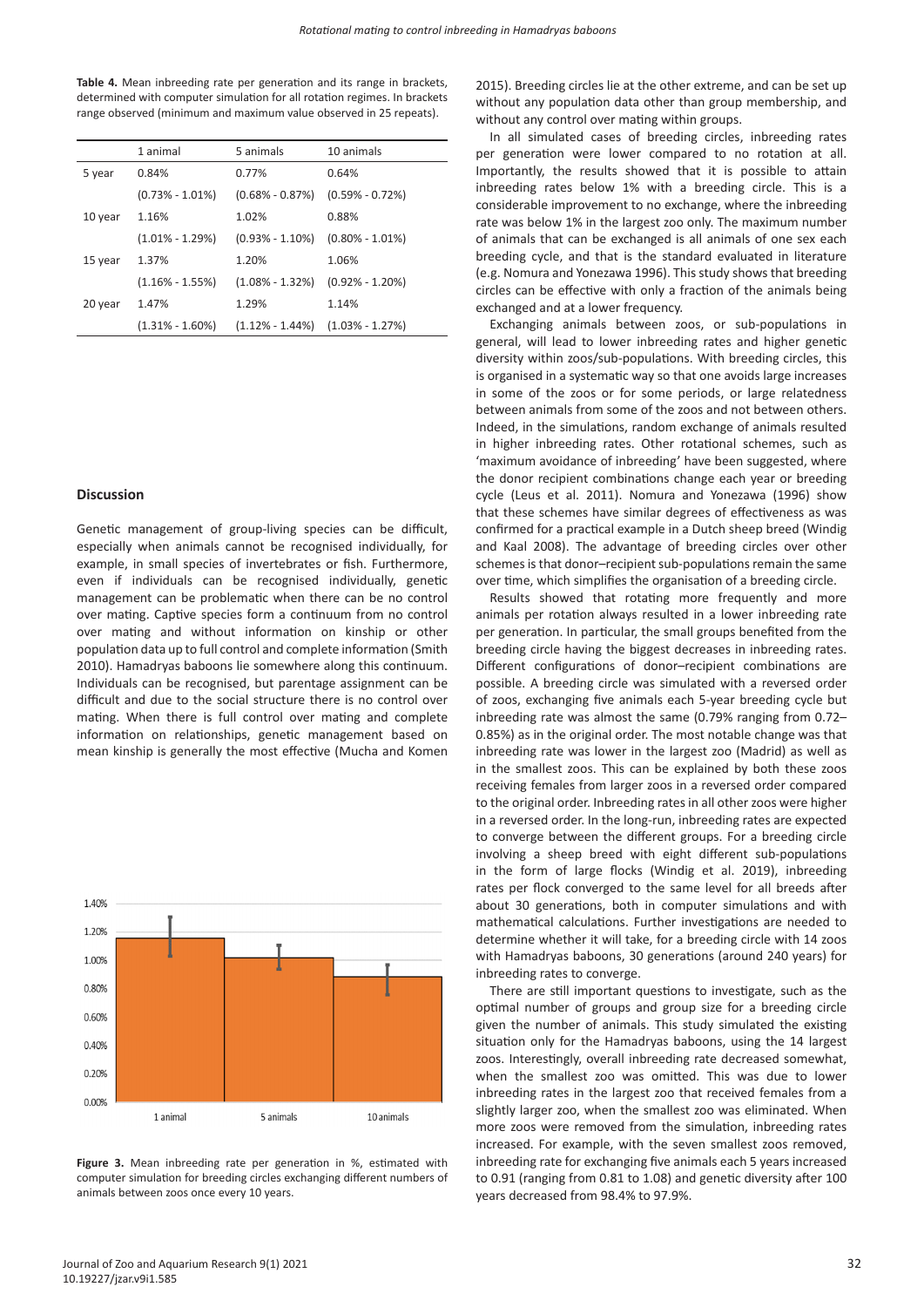In the simulations, it was assumed that all animals within and between groups were unrelated to each other at the start of each simulation. Obviously, this is generally not the case in reality. In general, relatedness is higher within sub-populations and lower across sub-populations without migration (Wright 1931). For Hamadryas baboons, kinship determined with the help of DNA showed that mean kinship within Emmen Zoo was much higher between resident animals than the kinship with some females imported from Cologne Zoo (unpublished results). There have been only a couple of transports of animals between different European zoos in the past (Emile Prins, personal communication) so it is likely that kinship within zoos will be high, and between zoos generally low. The consequence of high kinship within groups and low kinship between groups was simulated for a breeding circle with sheep (Windig et al. 2019). In that case, inbreeding immediately decreased when the breeding circle was started in all flocks due to the import of relatively unrelated animals within each flock. Thereafter, inbreeding increased slowly taking about 75 years to reach the levels observed at the start of the breeding circle. For Hamadryas baboons, it is thus likely that a breeding circle will have a more positive effect than simulated here because the exchange between zoos will initially result in a decrease in relatedness, while in the simulations all animals, regardless of zoo, were not related, and consequently their inbreeding could not decrease because of exchange of animals.

 The breeding circle simulated here, consisted of only 14 of the 34 zoos. These 14 zoos contain approximately half of the total individuals and thus a significant part of the population remains genetically unmanaged, when such a breeding circle would be operated. In most cases, zoos were discarded from the simulation because they had fewer than 10 females in their group and therefore could not participate in the breeding circle that involved exchanging 10 individuals. Possible solutions are exchanging fewer individuals, or (virtually) grouping zoos with small numbers to allow them to exchange animals, or enlarging the small groups to participate in the breeding circle. Virtual grouping means that several smaller zoos, for example those in Hungary, together donate 10 females to a larger zoo, and together receive 10 females from a single other large zoo. Some other zoos were discarded from the simulations because they could not provide information about the sex of their Hamadryas baboons. However, assuming that when animals should be transferred, they need to be captured and then sexing of the animals should be possible, these zoos could be easily incorporated in a breeding circle, when one were to be put in practice.

Breeding circles need a constant rotation of animals at a certain frequency, contrary to genetic management by mean kinship where transfers between zoos takes place occasionally. On the other hand, when operating a breeding circle, distances between the donating and receiving zoo can be minimised, since the order of a breeding circle is probably less important. Practical considerations, such as costs, both financially, organisationally and in terms of decreased welfare of animals due to transport, can therefore be taken into account when determining the order of the breeding circle.

Although breeding circles can be a useful tool for the genetic management of species that live in big groups, the kind of breeding circle needs to be tailored for every species separately, in order to attain a ∆*F* below 1%. In other words, because of the huge variety in social systems, age structure, size and sex ratios across species that live in groups, every species will need its own frequency of rotation and number of animals to be transported. For instance, species with bigger groups will need less rotation than species with small groups (Nomura and Yonezawa 1996). Moreover, species with groups in which the distribution of the number of offspring per sire is more equal, will need less rotation

than groups where the distribution of offspring is highly skewed. Therefore, a successful breeding circle for one species cannot be simply extrapolated to another species. Furthermore, there is the risk that animals are not chosen randomly; that is, animals with undesired behaviour or health may be sent to other zoos, or animals that are phenotypically ideal may be selected from other zoos, or only the animals that are the easiest to catch may be exchanged, or highly related animals may be grouped. In this respect, molecular tools may help to select animals based on their (average) relatedness. Nevertheless, trust will always be needed between the participating zoos so that each zoo can maintain a healthy population. Moreover, the results shown in this article are simulation-based and undoubtedly it remains a challenge to capture all the variation and stochasticity of life into any simulation. However, in the case of the Hamadryas baboon, it is argued that the assumptions made are justified, because many population management tools for this species (i.e. contraception, euthanasia) are available to population managers and therefore there is a significant level of influence by humans.

Breeding circles are not the only option for genetic management of zoo populations of (social) group-living animals. Options include management based on DNA information as proposed by Fienieg and Galbusera (2013), group pedigree analysis (Jiménez-Mena et al. 2016) or mixtures between individual kinshipbased genetic management and exchanges between groups. Smith (2010) investigated combinations of mean kinship-based management and random exchange between groups. In general, genetic management was more effective with higher percentages of mean kinship-managed individuals. This paper showed that systematic exchange via a breeding circle is more effective than random exchange. It may be that a mixture of mean kinshipbased management and breeding circles are more effective than breeding circles on their own, but detailed analyses are needed to confirm this. Nevertheless, when information becomes available on relatedness, either through detailed and reliable pedigrees or by genotyping, the first option to explore is to use this information for genetic management. Breeding circles are a good alternative for when such information is not available.

Hamadryas baboons are not high on the conservation priority list of zoos and nature conservationists. Taking into account costs and efforts needed to genotype all individuals, or a significant part of the captive population, genotyping is not a realistic option for the near future. In Hamadryas baboons, there have only been a few exchanges of animals between zoos, and breeding success of introduced animals is not always recorded well. Consequently, information on group relatedness based on pedigrees in Hamadryas baboons is limited. Moreover, genetic management based on group relatedness is most successful when generations are discrete and when not much breeding has already taken place (Jiménez-Mena et al. 2016), both of which do not hold for this population.

This study showed that a breeding circle can be an appropriate form of genetic management for the European Hamadryas baboon zoo population. There are multiple possible designs of a breeding circle to get ∆F below the advised maximum of 1%. Zoos are advised to investigate the possibility of setting up a breeding circle; for the largest zoos, this should be done as quickly as possible. In addition, it is advised to consider the least-intensive rotation regime needed to get ∆*F* below 1%, in this case once every 10 years transporting 10 animals from group to group. This would result in ∆*F* being 0.88%, which is below the advised maximum of 1%. The two zoos with larger groups without known sex can be easily incorporated in the breeding circle, provided that they have enough females to be transferred. Including them in the breeding circle will result in even lower inbreeding rates. Moreover, it is advised to virtually or physically fuse the small groups, that were omitted from the